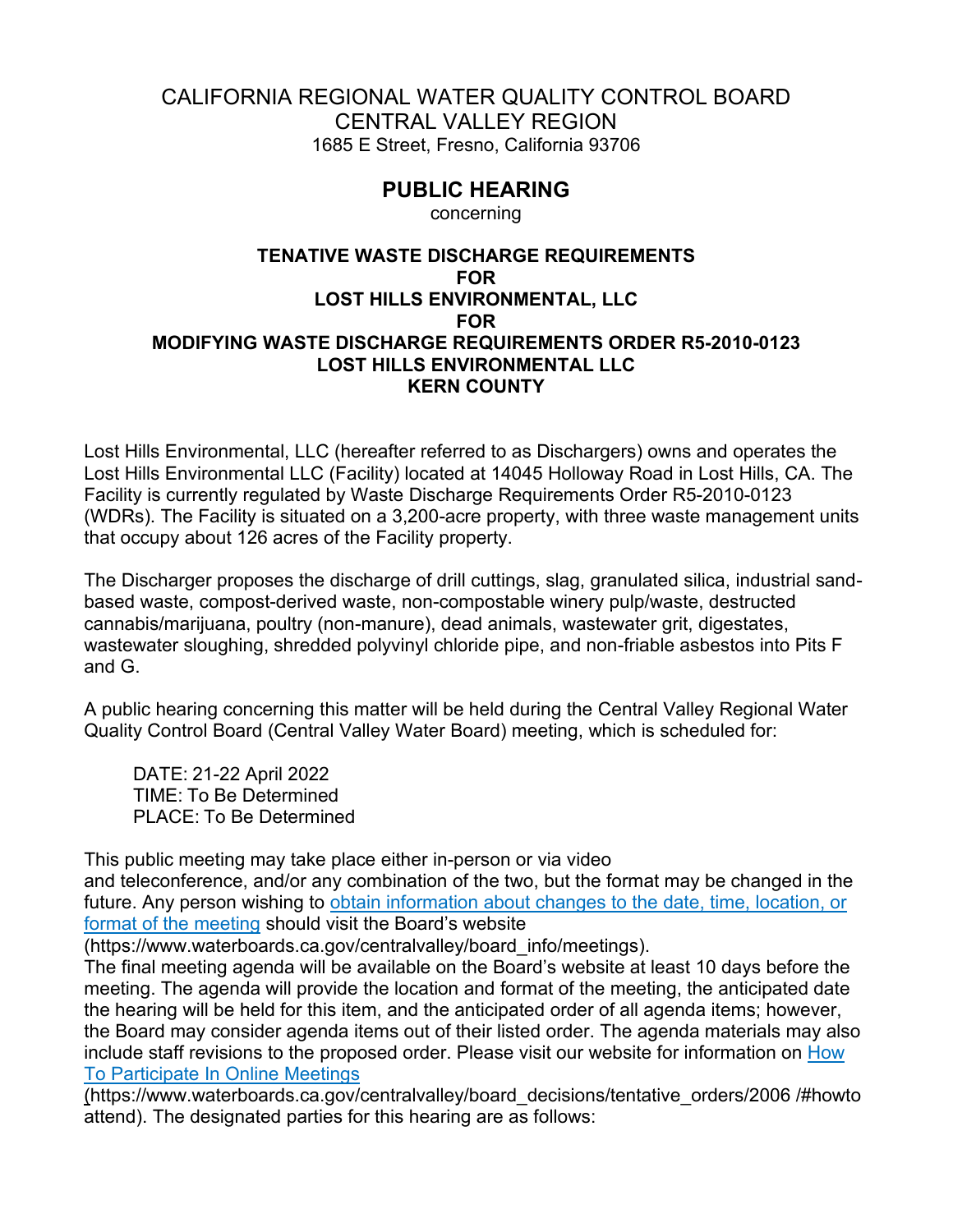· Lost Hills Environmental, LLC

Designated parties, but not interested persons, will have these rights: to call and examine witnesses; to cross-examine opposing witnesses; to impeach any witness; and to rebut the evidence against him or her. Central Valley Water Board staff will prepare the administrative record, and may present evidence, make an oral presentation and cross-examine opposing witnesses.

**Interested persons may** not cross examine witnesses and will not be subject to cross examination. Interested persons may submit evidence (e.g., photographs, eye-witness testimony, monitoring data) if the evidence is submitted in accordance with the deadlines for submitting evidence described below. Interested persons who present evidence may be subject to cross-examination. Interested persons may request status as a designated party for purposes of this hearing by submitting such request in writing to the Central Valley Water Board by 5:00 p.m. on **17 March 2022**. The request must explain the basis for status as a designated party and in particular how the person is affected by the discharge. The tentative Waste Discharge Requirements were issued on **15 February 2022**. Persons wishing to comment on this item must submit testimony, evidence, if any, and/or comments in writing to the Central Valley Water Board no later than by 5:00 p.m. on **17 March 2022**. Written materials submitted after 5:00 p.m. on the above date will not be accepted and will not be incorporated into the administrative record absent a ruling by the Central Valley Water Board Chair. A party requesting to submit late materials must demonstrate good cause for the late submission, and the Central Valley Water Board Chair must find that the late submission would not prejudice the Central Valley Water Board or any designated party.

All designated parties and interested persons may speak at the Central Valley Water Board meeting and are expected to orally summarize their written submittals. Oral testimony and cross examination will be limited in time by the Central Valley Water Board Chair. Both designated parties and interested persons may be asked to respond to clarifying questions from Central Valley Water Board members, counsel staff or others, at the discretion of the Central Valley Water Board.

For a copy of the tentative waste discharge requirements and its related documents or if anyone has any questions regarding the tentative waste discharge requirements, please contact Elizabeth Welch at (559) 445-6127 or by email at [Carlos.Cervantez@waterboards.ca.gov.](mailto:Carlos.Cervantez@waterboards.ca.gov) Copies of these documents can also be obtained by contacting or visiting the office of the Central Valley Water Board at 1685 E Street, Fresno, weekdays between 8:00 a.m. and 5:00 p.m. by appointment.

The final meeting agenda will be available on the [Central Valley Water Boards Agenda](http://www.waterboards.ca.gov/board_info/agendas/)  [Calendar web page](http://www.waterboards.ca.gov/board_info/agendas/) (http://www.waterboards.ca.gov/board\_info/agendas/), at least ten days before the meeting.